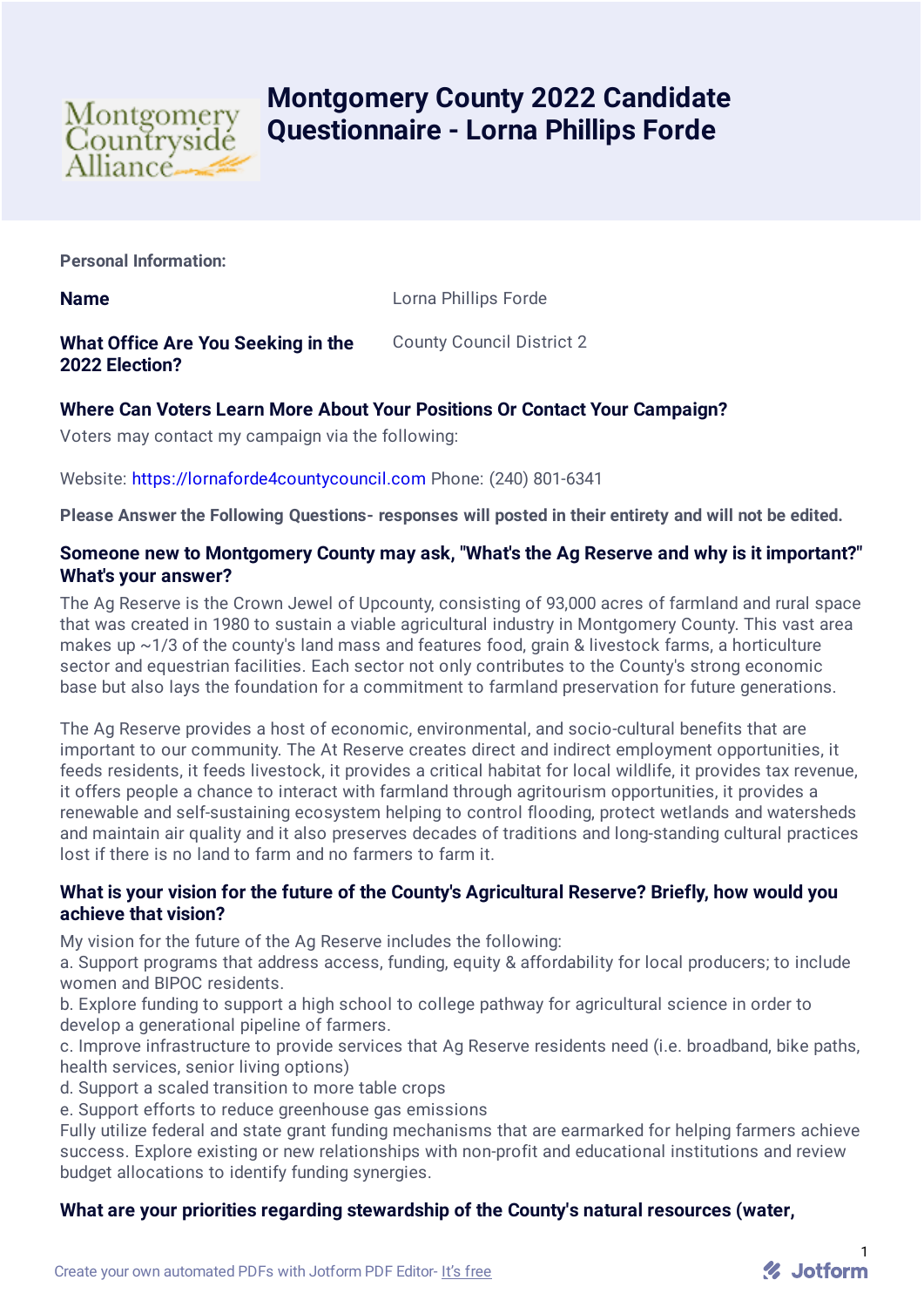# **forests, open spaces) and parkland?**

My priorities regarding stewardship of the County's natural resources & parkland include the following: 1. Supporting & maintaining our parks & recreation spaces that will be a source of enjoyment for families & create a legacy for future generations.

2. Supporting & maintaining open spaces that preserves environmental resources and protects threatened species, preserves habitat, preserves agricultural land, and protects water resources. 3. Supporting an aggressive reforestation initiative to replace the canopy cover lost by county projects.

#### **What role will you play with regard to ensure that we safeguard our drinking water supply both surface and groundwater?**

There are federal and state regulations to protect water resources; however, I will vigorously pursue proactive and preventive measures to address any gaps in legislation that would hinder all stakeholders (including watershed groups and landowners) from adequately protecting the water supply.

### **What are your top priorities to help the County address climate change? What role will the Ag Reserve play?**

My top priorities include:

1. Adopting a program similar to Dashboard (GA) so that we can track and measure our progress. Currently, we have no idea how we are tracking to our goals and if we need to make adjustments. This model could help MoCo better measure our emissions policies to ascertain if they are working as planned.

2. Forest preservation - Deforestation contributes to global warming, which in turn creates future challenges for agriculture. I will make every effort to strengthen the County's forest conservation laws and close loop-holes that enable exemptions which, over time, are harmful to our communities. I understand the importance of preserving a legacy of tree cover and the impact to our environmental sustainability and would support adequate funding to achieve these goals.

3. Setting achievable emissions and cooling goals. We have to establish adequate goals and measurements to ensure that adjustments are made regularly as more information is available. The Council can demand that metrics be recorded and made accessible to the public. In order to ensure cooperation from the community in achieving climate and preservation goals, residents must have a sense that their individual and collective efforts are taking us in the right direction.

The Ag Reserve can assist with regular and consistent community outreach regarding its efforts & progress to address climate change. The Ag Reserve could also consider implementing an Agroforestry program which, over time, would yield results that protect topsoil, livestock and wildlife habitat; increases crop yields and profits; reduces energy and chemical inputs; improves water quality and increases water-use efficiency.

#### **What more can be done to support our local farm businesses and rural communities?**

Create a robust community education campaign to include information about where & how residents can support local farm businesses. Collaborate with local food councils, health departments and social service departments as well as online bloggers and small businesses development centers to expand the distribution of information. Many residents don't even know where to start. I seek restaurants that use farm produce but finding these restaurants is often random. An education campaign would remove the guesswork and connect those who want to eat at farm-to-table restaurants and cafes. Then, create an incentive program, that encourages everyone to spread the word.

# **What are your regional transportation priorities? Do you support M83 and an additional Potomac bridge and outer beltway through the Reserve or adjacent rural zones?**

My transportation priorities include: